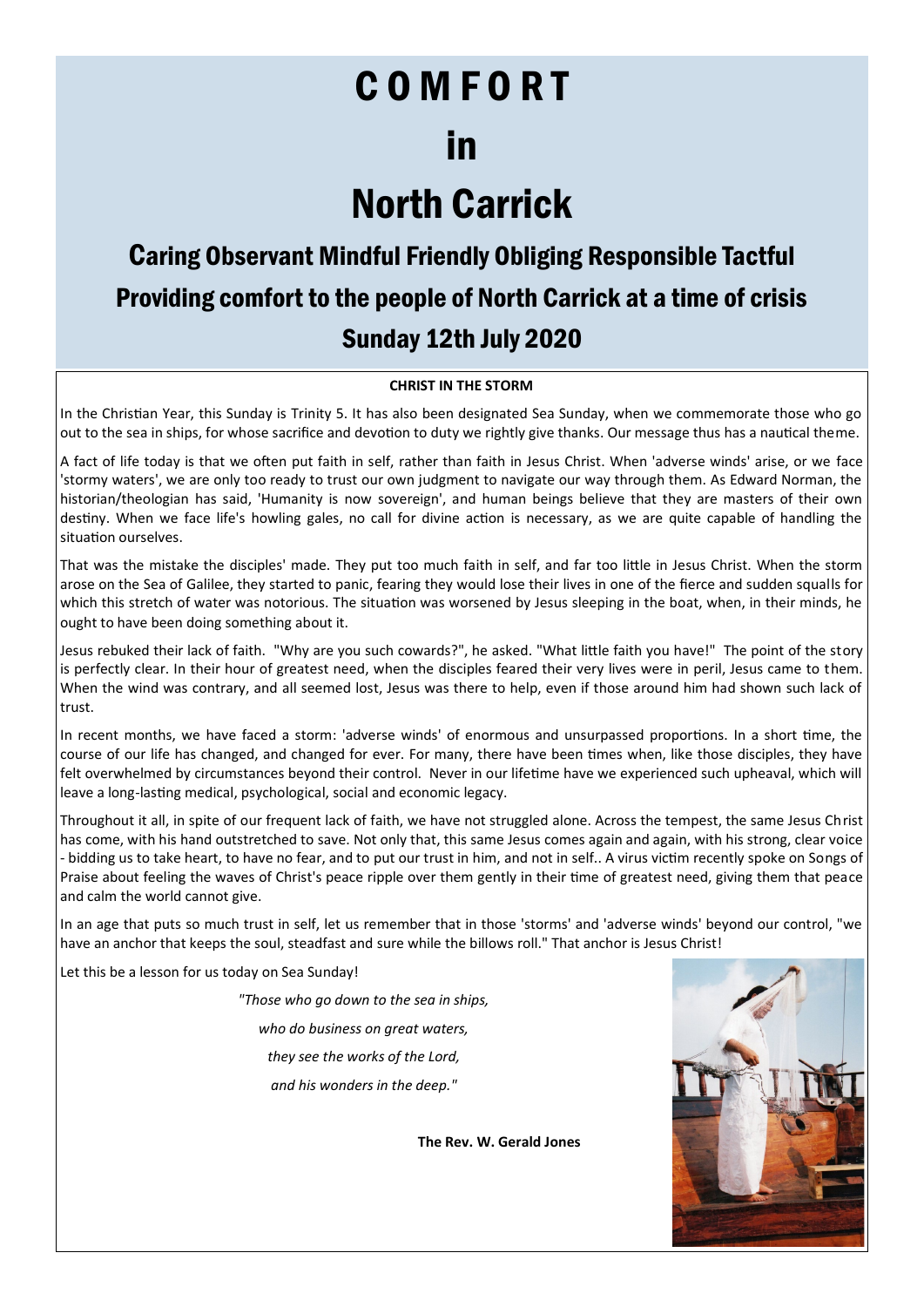### **From Rev Dr John Lochrie, Locum minister at Crosshill and Maybole Parish Church**

Later this month the Olympic Games should have taken place in Tokyo, but as we know, had to be postponed because of the pandemic.

This being supposedly an Olympic year reminded me of a visit to the original stadium at Olympia. It was a memorable visit because one of the group we were with was Sally Gunnell who had won the ladies 400 metres hurdles at the 1992 Games in Barcelona.

It turned out Sally did not have a camera with her that day and asked if she could have a photo taken. So we now have a photo of her standing at the finishing line of the old stadium. Later we had the privilege of holding her medal after a most interesting talk about her experiences.



To begin with the games were for amateur athletes, though this began to change towards the end of the 20th century. It is perhaps unfortunate that that meant it is no longer just competing but winning that is all important.

The stance taken in 1924 by Eric Liddell would be laughed out of court nowadays. He, of course, refused to run in his best event, the 100 yards, because the heats would be on a Sunday. He was persuaded to run in the 220 yards and against the odds did win his gold! Before the final one of the American team sent him a message—"He who honours me, says the Lord, I will honour". So by taking the stance he did Eric Liddell did honour the Lord, for that mattered more to him than any dream of success as the world might measure it.

For any athlete competing, the Games are the culmination of months, if not years of hard work. The actual race is little more than the icing on the cake, a cake that has been made from the hours of training needed to build up the necessary fitness and skill. It is the end that gives justification to it all.



That certainly was how Sally Gunnell put it.

For her the medal is not the reward for the few seconds her race lasted, but for all the hard work put in beforehand.

That surely is a thought that should be in everyone's mind just now. After three months we are beginning to see the results of the effort and sacrifice we have made during **N** lockdown. It appears that we could be on the verge of winning the prize.

The suppression of the virus could now be in sight, but as recent events show only too clearly we dare not relax our vigilance.

This week we have seen the emergence of a hot spot around Annan showing that we are not out of the woods yet. Thankfully, quick action appears to have brought things under control. But from the behaviour of some, as the hospitality industry took the first steps to reopening, it is clear that not everyone feels the rules apply to them. That is what is being blamed for the re-imposition of lockdown in Melbourne and could also be the reason for the higher infection rate in Leicester.

Just as it is dangerous for an athlete to relax too soon in a race, we have to maintain our guard. Both Paul and the unknown author of the letter to the Hebrews urge us to run the race that is set before us always pressing towards the goal. Our goal in this world at this time is to come through the pandemic and recreate a 'normal' life.

Now is not the time to relax our efforts.

Too much is at stake.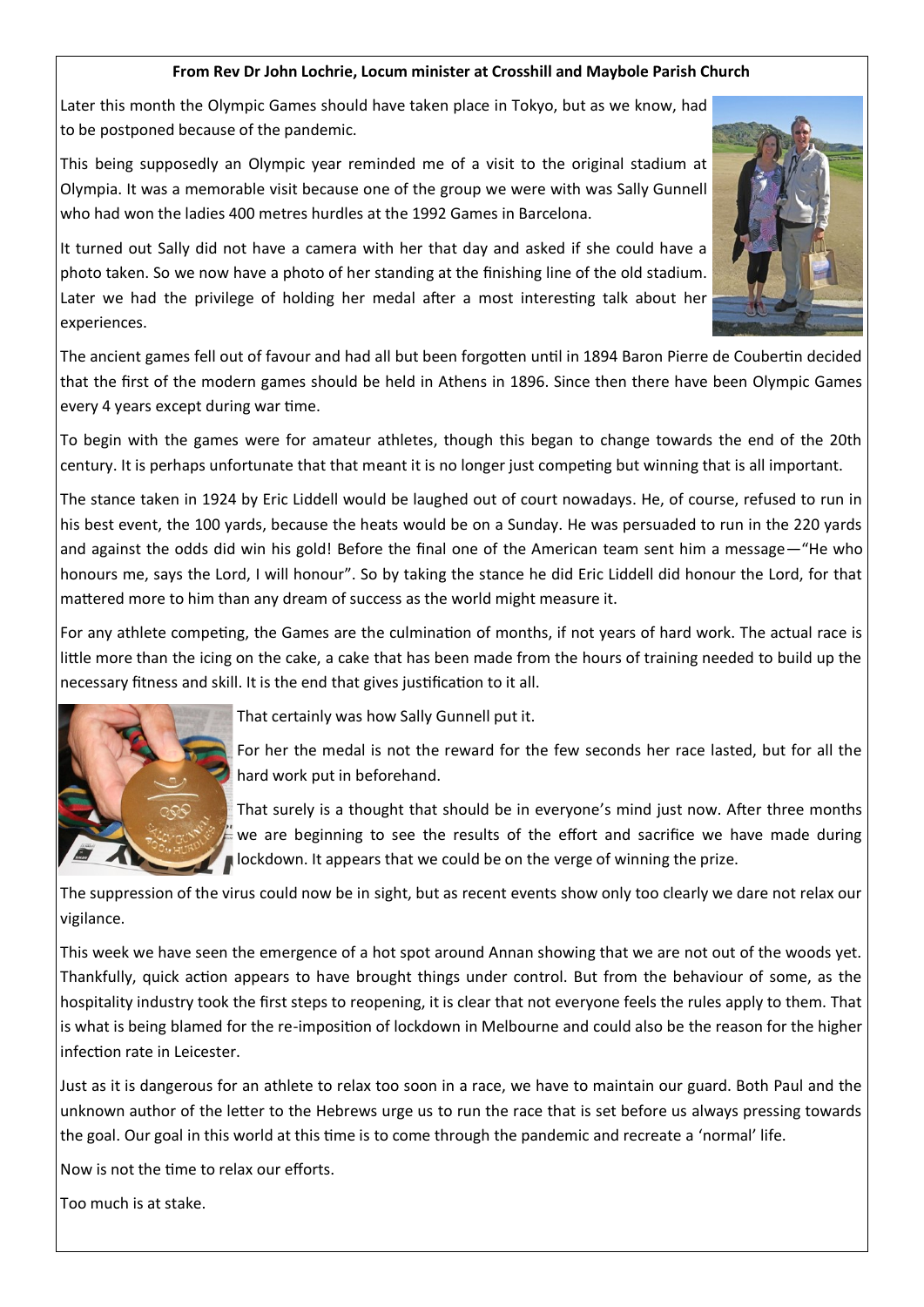Sometimes people listening to Jesus, even his closest followers, had difficulty understanding some of his teaching. He often had to explain the meaning of his parables. We too have to really study the words Jesus speaks to realise their significance for 21st century living.

Jesus used parables to illustrate his point. People remembered the stories and understood better the concepts that he was trying to convey. Seeing and hearing clearly how God loved them transformed their lives.

Words can be very powerful but are often misunderstood and even misused. We can fail to catch their significance and at times their meaning can elude us completely. In today's world of mass media, advanced technology, and global networking, the power of the word is enhanced by seeing as well as hearing. In the current pandemic media conferences and news bulletins conveying information, advice and statistics have shown the potential for good of modern communication skills. But conversely they can also be vehicles for propaganda, twisting the truth, and popularising bad advice and fake information. We can be at a loss to know the truth.

I said, "Here I am, here I am," to a nation that was not called by my name. I spread out my hands all the day to a rebellious people Isaiah 65:1-2

As Christians, we believe we are privileged to know the one truth that is above all others. For us Jesus is the Way, who will bring peace and justice to our earth. But today so many fail to hear his voice. As Jesus used parables, perhaps we can find a way via modern communication methods to let our truth reach the hearts and minds of those listening. Many are anxious about the future, many are searching for the meaning of what's happening to our world.

God still awaits his people's prayer (Isaiah 65:1-2), ready to answer our needy, confused and broken world. If our Christian hearts are hearing, understanding and living the truth of God's word in a way that speaks relevantly, we have at our disposal so many more ways of spreading that truth.

**Ellen Hawkes**

# **From Matthew Wyllie**

St Oswald's Church open for private prayer

In line with the Scottish Government's guidelines for Phase 2 of the route out of lockdown, St Oswald's Church has re-opened to visitors or anyone that would like to come in to pray or enjoy the peace and quiet. There is hand sanitiser available to use on entering and exiting the building and a member of the church will be present at all times. The church is open on Sundays, 12—2pm and Mondays—Fridays, 10am—1pm.

Visitors might like to see the new icon of Saint Oswald that is displayed in the church, painted by the Rev Mary Jepp. St Oswald was a 7th Century King who, with St Aidan, introduced Christianity to Northumbria. The village of Kirkoswald takes its name from the church that was built following St Oswald's victory in battle there. St Oswald died in battle on 5th August in the year 642.

### **New Bishop of Glasgow and Galloway**

The United Diocese of Glasgow and Galloway in the Scottish Episcopal Church has a new bishop. The Right Rev Kevin Pearson became bishop of the diocese on Wednesday 1st July after translating from the Diocese of Argyll and The Isles where he was bishop from 2011. The current pandemic means that Bishop Kevin and his wife, Elspeth, have not been able to move to Glasgow as was planned, and his enthronement service at St Mary's Cathedral in Glasgow has had to be postponed. Bishop Kevin is married to Dr Elspeth Atkinson who is Chief Operating Officer for the Roman Catholic Archdiocese of St Andrews & Edinburgh.



Bishop Kevin preached as Bishop of Glasgow and Galloway for the first time on Sunday 5th July for the online worship at St Mary's Cathedral in Glasgow and you can hear his sermon here, 7 minutes and 30 seconds in: https://www.facebook.com/openinclusivewelcoming/posts/10157575814402339

rch

 $\cdot$ 

Scottish Govern-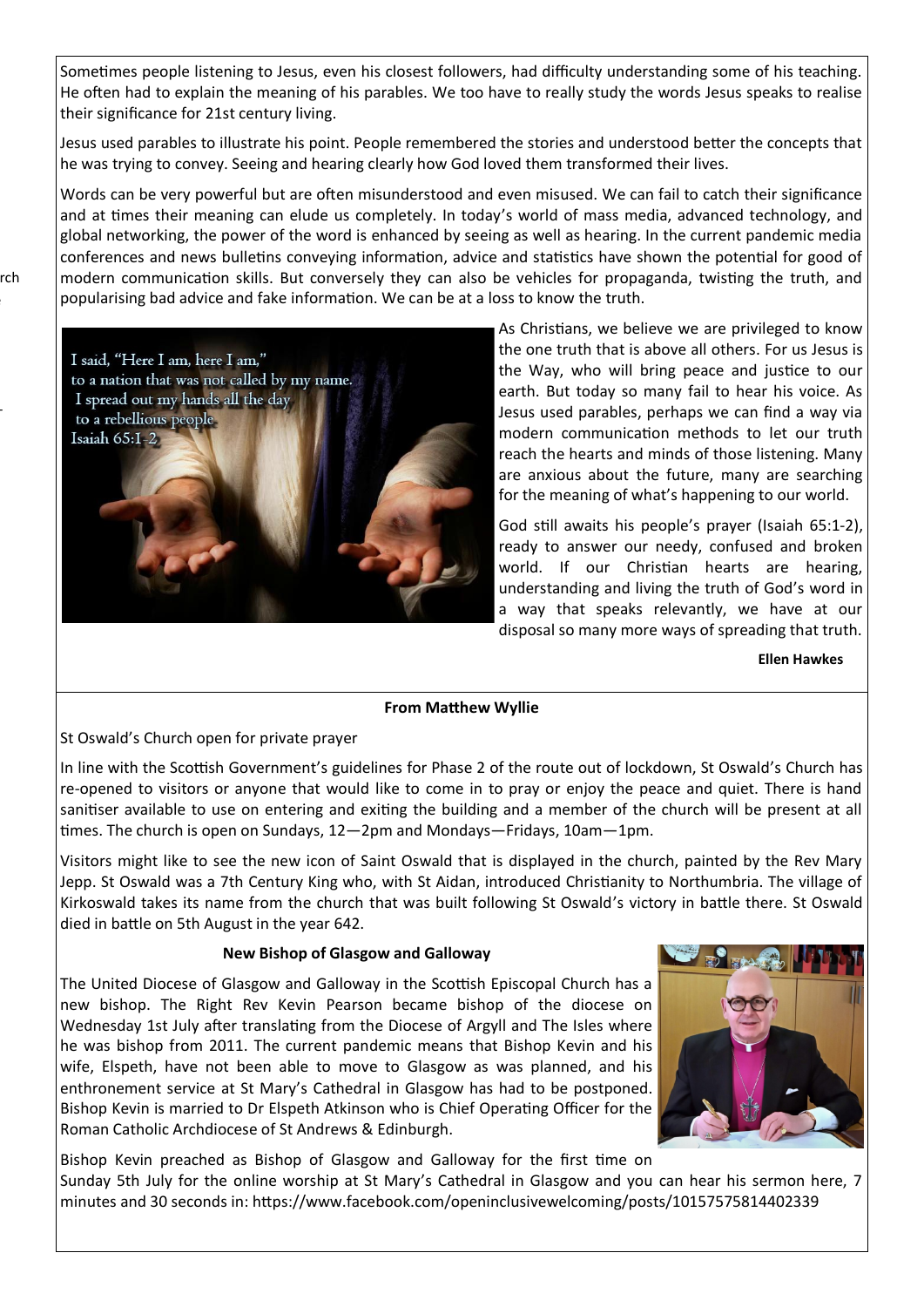# **From Marguerite Hunter Blair, Our Lady and St Cuthbert's**

I am delighted to confirm that Our Lady and St Cuthbert's Catholic Church Maybole will be reopening for mass on Saturday 18th July and Sunday 19th July. Attendance will need to be managed owing to physical distancing requirements. Please register your interest with Dennis McCaffery if you would like to attend.

*"Come to me, all you who labour and are burdened, and I will give you rest. Take my yoke upon you and learn from me, for I am meek and humble of heart; and you will find rest for yourselves. For my yoke is easy, and my burden light." Matthew 28-30*

In Matthew's Gospel, Jesus invites us learn from Him and carry out our own personal SWOT analysis to help us deepen our faith and commitment to God. Guided by His teachings He wants us to make time for our personal development and faith. In this way we will find peace and contentment and be more able to follow lightly in His footsteps.

This week, let us all take time and reflect on the **Strengths** in our lives, then think about our **Weaknesses**- little things we would like to improve. Can we identify **Opportunities** to use our strengths to improve our personal relationships within our family, at work and in our communities? What are the **Threats**, the barriers that prevent us becoming kinder to our family, friends, neighbours and becoming closer to God?

It is easy to feel overwhelmed by life's many pressures. Many of us feel exhausted and over-burdened by the challenges of the past few weeks. There hardly seems time to fit God into our busy, anxious lives, never mind trying to find time to nurture our faith.

Start with thinking about the people who make life's challenges easier for us to bear. Then for a moment stop and 'take time and smell the roses'- admire the beauty of nature, celebrate the greatness of others, be proud of the achievements of our community.

Giving ourselves the freedom to stop, wonder, and admire our world is the way to reconnect with our faith and the wonder of God. It is too easy to focus on world events and feel despair and helpless. Faith tells us that we are more than the things that make us feel helpless, isolated and unappreciated. If you truly believe in your own redemption, it is easier to embrace every new day with hope.

> *'I see skies of blue and clouds of white The bright blessed day, the dark sacred night And I think to myself what a wonderful world'*

> > from What a Wonderful World by Bob Thiele and George Weiss



Congratulations to Canon McGee who celebrates his Golden Jubilee this weekend